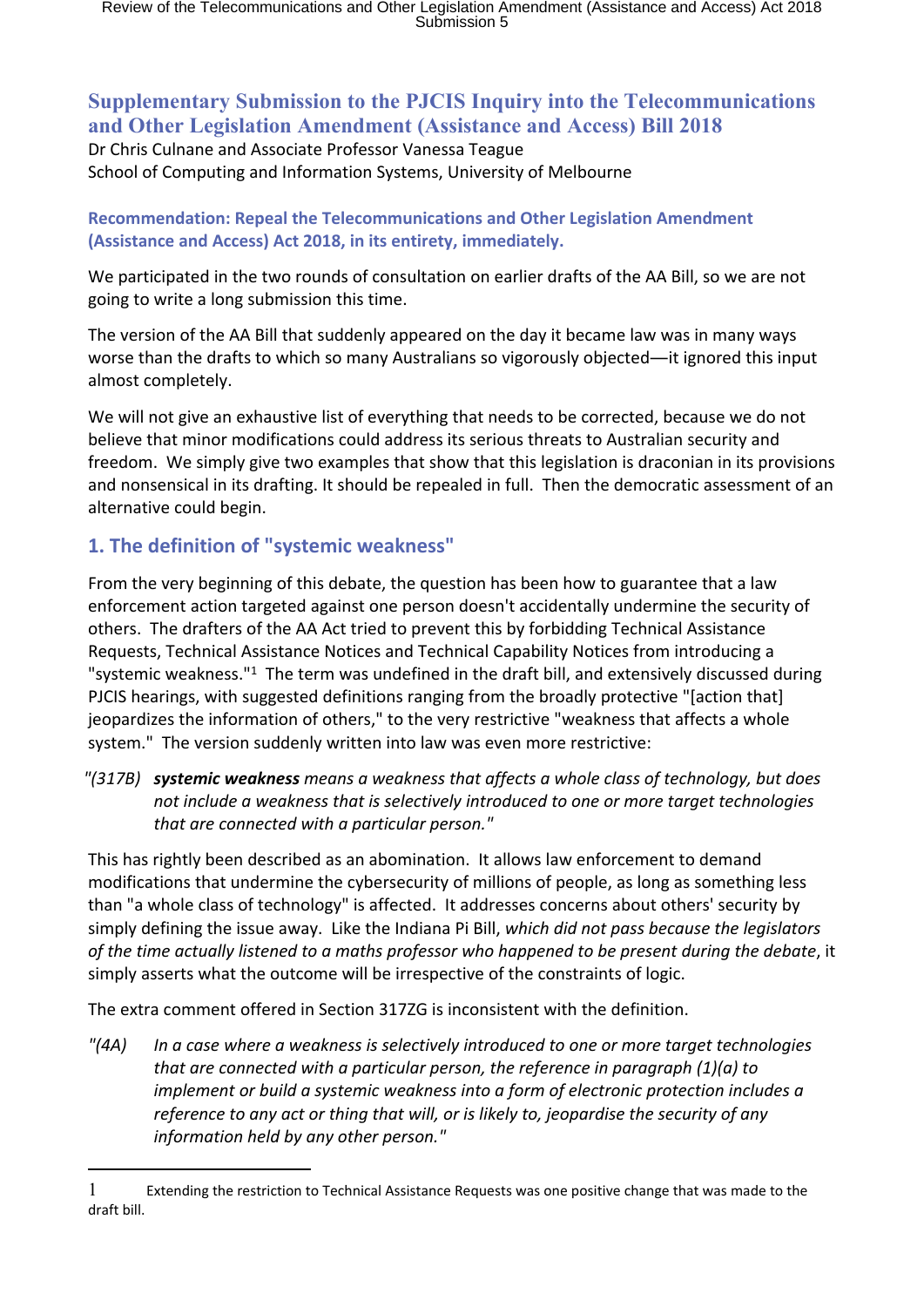This would have been a good definition if it had been the definition,<sup>2</sup> but as it is, it simply contradicts the definition. There are many actions that jeopardize the security or information of others but do not affect "a whole class of technology," such as targeted malware, or the installation of a keylogger onto a shared computer. It is not clear whether this comment widens the definition (which would be good), or offers inconsistent commentary. Hence it is not at all clear whether a TAR, TAN or TCN may jeopardize the security or information of others.

The Attorney General decides whether a particular action introduces a "systemic weakness" (317WA). The decision must "have regard to," but need not comply with, a pseudo-independent assessment. The process allows the targeted communication provider no way to bring in their own experts or offer their own argument in defence of themselves or the users of their systems. Our recent Attorneys General have not demonstrated the slightest understanding of cybersecurity. Consider Sen George Brandis's effort to protect sensitive datasets from reidentification by making it a crime to demonstrate how weakly the government had de-identified them, or his declaration that "If there are encryption keys then those encryption keys have to be put at the disposal of the authorities."<sup>3</sup> We do not see why an assessment by the Attorney General will be fair or accurate.

# **2. Compulsory assistance by a person with knowledge of a computer system.**

The AA Act makes two mentions of forcing someone with technical expertise to assist in an investigation. The person does not need to be suspected of any crime―he or she simply needs to be suspected of having the privilege and technical expertise to extract some information.

One clause amends the end of Division 2 of Part III of the ASIO Act. It reads

*"34AAA Person with knowledge of a computer or a computer system to assist access to data*

*(1) The Director-General may request the Attorney-General to make an order requiring a specified person to provide any information or assistance that is reasonable and necessary..."*

A person who refuses to assist can be jailed for 5 years. A similar provision now added to the Surveillance Devices Act (2004) allows the innocent person to be jailed for 10 years. There is no exclusion for jeopardising the information or security of others.

We would like to know whether any MP or Senator stood up in Parliament and seriously advocated jailing innocent Australian technologists, mathematicians, or engineers for refusing to undermine the security of critical Australian infrastructure.

We are not lawyers, and have heard some more expert legal scholars say that this is probably not the way this clause was intended. If that is the case, it should be repealed and replaced with something that more closely resembles what the MPs of a democracy should support.

## **Conclusion**

These are probably not the only provisions in which substantial damage might be done to Australia's security, or in which innocent people might go to jail for many years. We do not believe the Telecommunications and Other Legislation Amendment (Assistance and Access) Act 2018 deserves to be amended, because there are probably countless other extreme penalties and

<sup>2</sup> A better definition would include "... jeopardize the security or information of any other..." As pointed out by Dr Paul Brooks, breaking the security of, for example, a critical control system, may do damage without exposing information.

<sup>3</sup> [https://www.smh.com.au/politics/federal/how-the-turnbull-government-plans-to-access-encrypted-messages-](https://www.smh.com.au/politics/federal/how-the-turnbull-government-plans-to-access-encrypted-messages-20170609-gwoge0.html)[20170609-gwoge0.html](https://www.smh.com.au/politics/federal/how-the-turnbull-government-plans-to-access-encrypted-messages-20170609-gwoge0.html)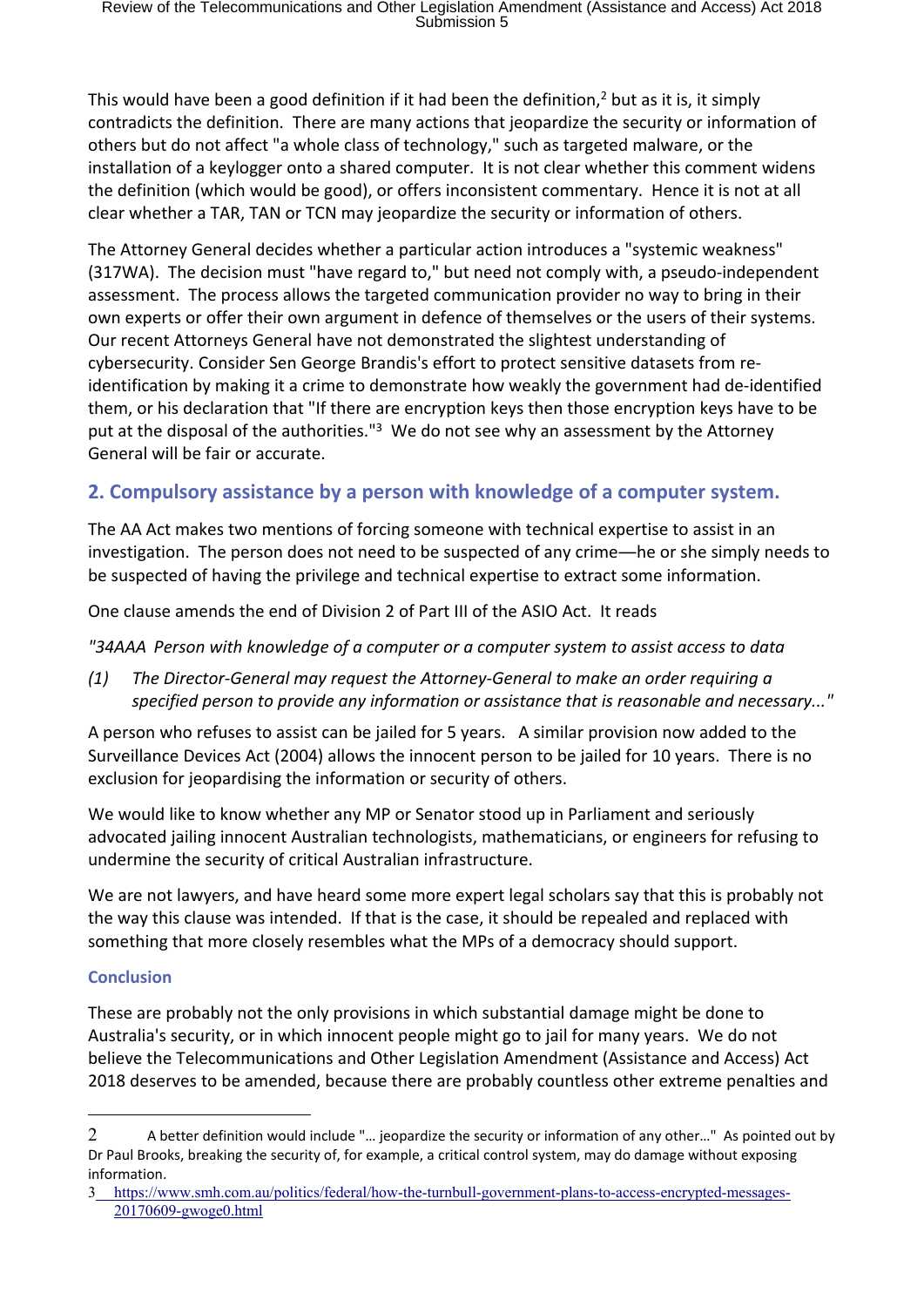unintelligible drafting errors. It deserves to be repealed, entirely, immediately. Then perhaps we could have a democratic process for deciding what law to write instead.